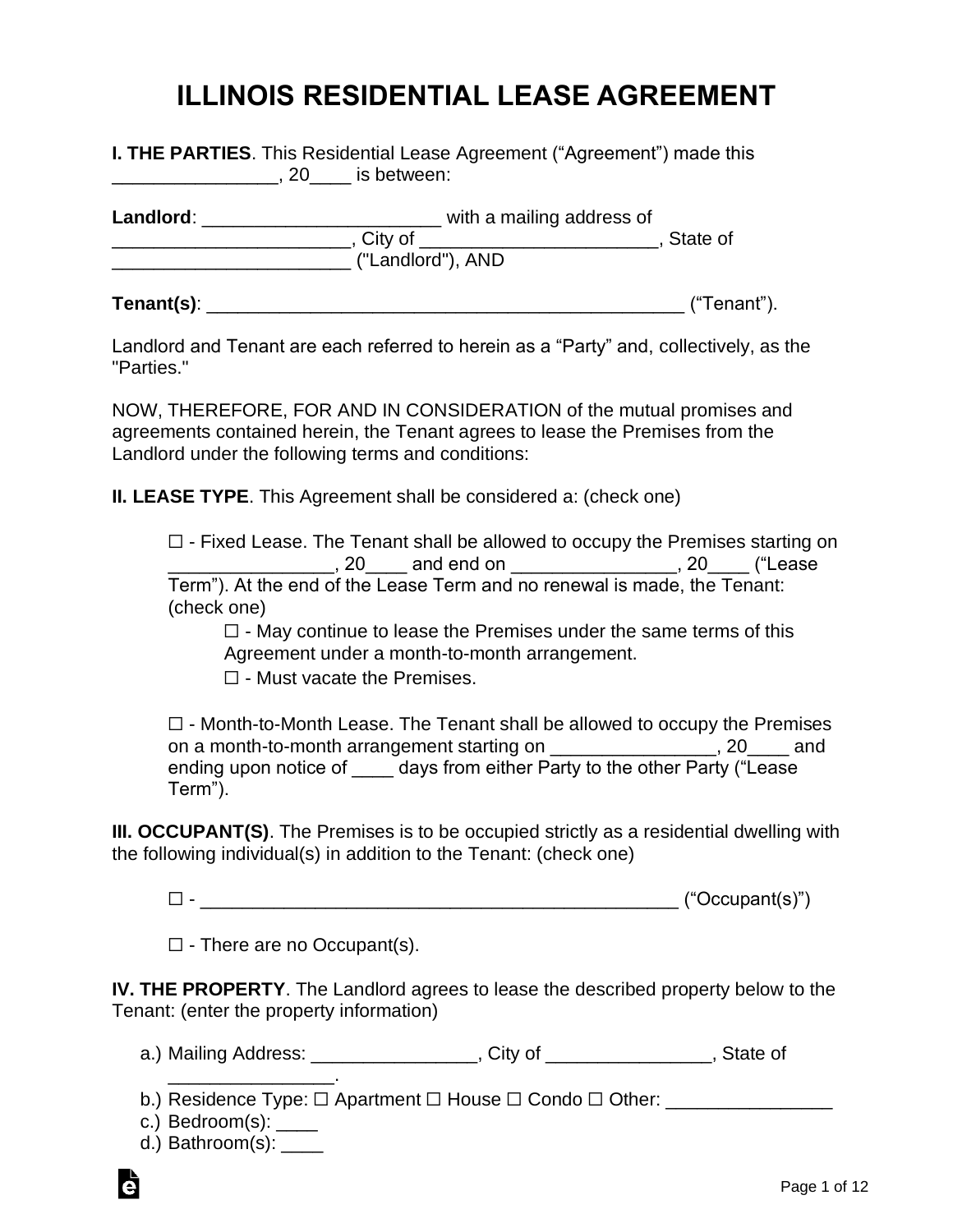The aforementioned property shall be leased wholly by the Tenant ("Premises").

**V. PURPOSE**. The Tenant and Occupant(s) may only use the Premises as: (check one)

 $\Box$  - A residential dwelling only.

 $\Box$  - A residential dwelling and:  $\Box$ 

\_\_\_\_\_\_\_\_\_\_\_\_\_\_\_\_\_\_\_\_\_\_\_\_\_\_\_\_\_\_\_\_\_\_\_\_\_\_\_\_\_\_\_\_\_\_\_\_\_\_\_\_\_\_\_\_\_\_\_\_\_\_\_\_.

\_\_\_\_\_\_\_\_\_\_\_\_\_\_\_\_\_\_\_\_\_\_\_\_\_\_\_\_\_\_\_\_\_\_\_\_\_\_\_\_\_\_\_\_\_\_\_\_\_\_\_\_\_\_\_\_\_\_\_\_\_\_\_\_.

**VI. FURNISHINGS**. The Premises is: (check one)

 $\Box$  - To be furnished with the following:

☐ - Not furnished.

**VII. APPLIANCES**. The Landlord shall: (check one)

 $\Box$  - Provide the following appliances:  $\Box$ 

 $\Box$  - Not provide any appliances.

**VIII. RENT**. The Tenant shall pay the Landlord, in equal monthly installments, \$\_\_\_\_\_\_\_\_\_\_\_\_\_\_\_\_ ("Rent"). The Rent shall be due on the \_\_\_\_ of every month ("Due Date") and paid under the following instructions: \_\_\_\_\_\_\_\_\_\_\_\_\_\_\_\_\_\_\_\_\_\_\_\_\_\_\_\_\_\_\_.

**IX. NON-SUFFICIENT FUNDS (NSF CHECKS)**. If the Tenant pays the Rent with a check that is not honored due to insufficient funds (NSF): (check one)

 $\Box$  - There shall be a fee of  $\$\$  per incident.

 $\Box$  - There shall be no fee.

**X. LATE FEE**. If Rent is not paid on the Due Date: (check one)

☐ - There shall be a penalty of \$\_\_\_\_ due as ☐ One (1) Time Payment ☐ Every Day Rent is Late. Rent is considered late when it has not been paid within \_\_\_\_ day(s) after the Due Date.

 $\Box$  - There shall be No Late Fee if Rent is late.

**XI. FIRST (1ST) MONTH'S RENT**. The Tenant is required to pay the first (1st) month's rent: (check one)

 $\Box$  - Upon the execution of this Agreement.

 $\Box$  - Upon the first (1<sup>st</sup>) day of the Lease Term.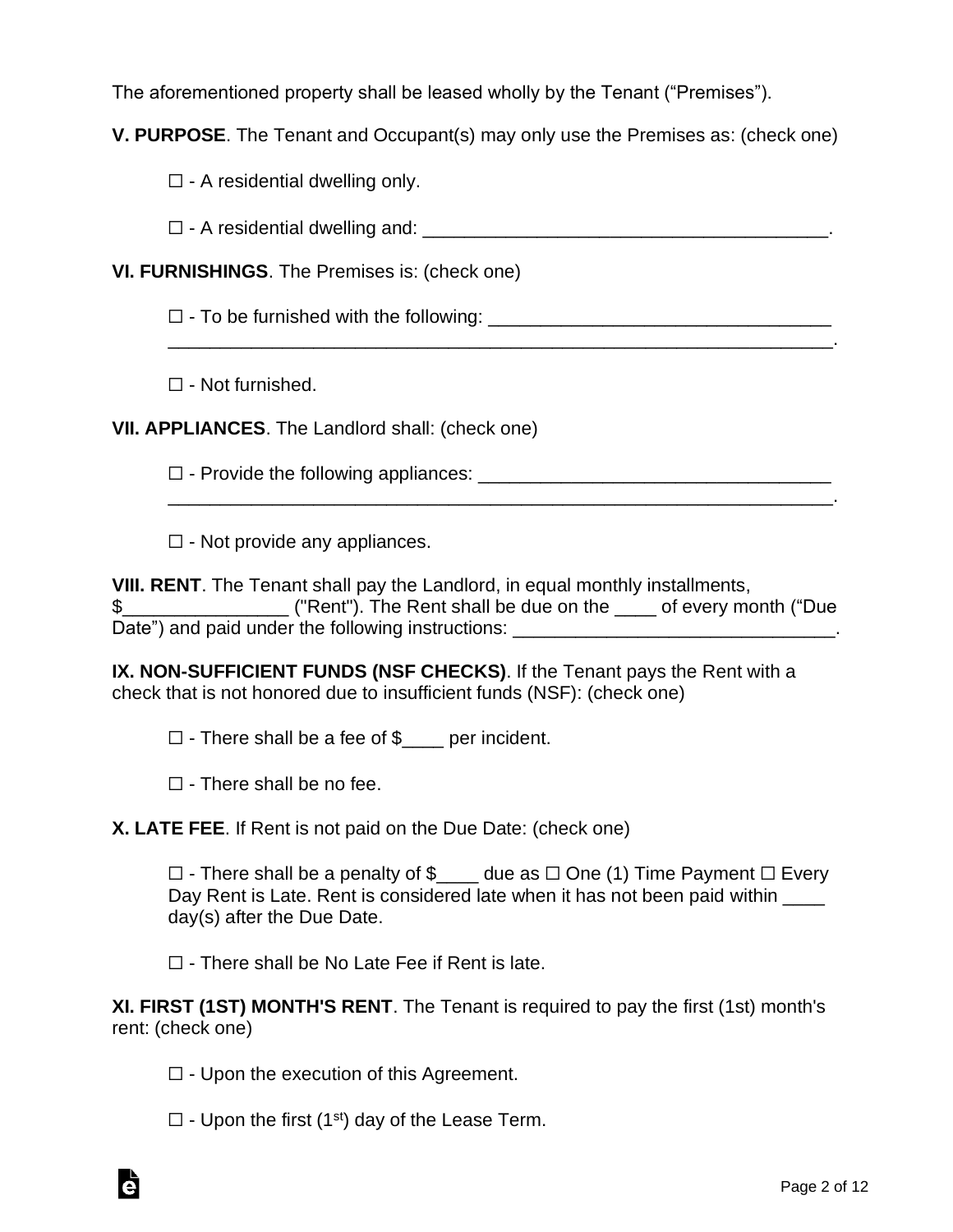# **XII. PRE-PAYMENT**. The Tenant shall: (check one)

☐ - Pre-Pay Rent in the amount of \$\_\_\_\_\_\_\_\_\_\_\_\_\_\_\_\_ for the term starting on \_\_\_\_\_\_\_\_\_\_\_\_\_\_\_\_\_, 20\_\_\_\_ and ending on \_\_\_\_\_\_\_\_\_\_\_\_\_\_\_\_\_, 20\_\_\_\_. The Pre-Payment of Rent shall be due upon the execution of this Agreement.

 $\Box$  - Not be required to Pre-Pay Rent.

# **XIII. PRORATION PERIOD**. The Tenant: (check one)

 $\Box$  - Shall take possession of the Premises before the start of the Lease Term on  $, 20$  and agrees to pay  $\$\,$  for the proration period. The proration rate is calculated by the monthly Rent on a daily basis which shall be paid by the Tenant upon the execution of this Agreement.

 $\Box$  - Shall not be taking possession of the Premises before the Lease Term.

**XIV. SECURITY DEPOSIT**. As part of this Agreement: (check one)

 $\Box$  - The Landlord requires a payment in the amount of \$ ("Security Deposit") for the faithful performance of the Tenant under the terms and conditions of this Agreement. Payment of the Security Deposit is required by the Tenant upon the execution of this Agreement. The Security Deposit shall be returned to the Tenant within \_\_\_\_\_ days after the end of the Lease Term less any itemized deductions. This Security Deposit shall not be credited towards any Rent unless the Landlord gives their written consent.

 $\Box$  - The Landlord does not require a Security Deposit as part of this Agreement.

**XV. MOVE-IN INSPECTION**. Before, at the time of the Tenant accepting possession, or shortly thereafter, the Landlord and Tenant: (check one)

 $\Box$  - Agree to inspect the Premises and write any present damages or needed repairs on a move-in checklist.

 $\Box$  - Shall not inspect the Premises or complete a move-in checklist.

**XVI. PARKING**. The Landlord: (check one)

 $\Box$  - Shall provide \_\_\_\_ parking space(s) to the Tenant for a fee of  $\mathcal{S}$ \_\_\_\_ to be paid  $\Box$  at the execution of this Agreement  $\Box$  on a monthly basis in addition to the rent. The parking space(s) are described as:

 $\Box$  - Shall NOT provide parking.

\_\_\_\_\_\_\_\_\_\_\_\_\_\_\_\_\_\_\_\_\_\_\_\_\_\_\_\_\_\_\_\_\_\_\_\_\_\_\_\_\_.

**XVII. SALE OF PROPERTY**. If the Premises is sold, the Tenant is to be notified of the new Owner, and if there is a new Manager, their contact details for repairs and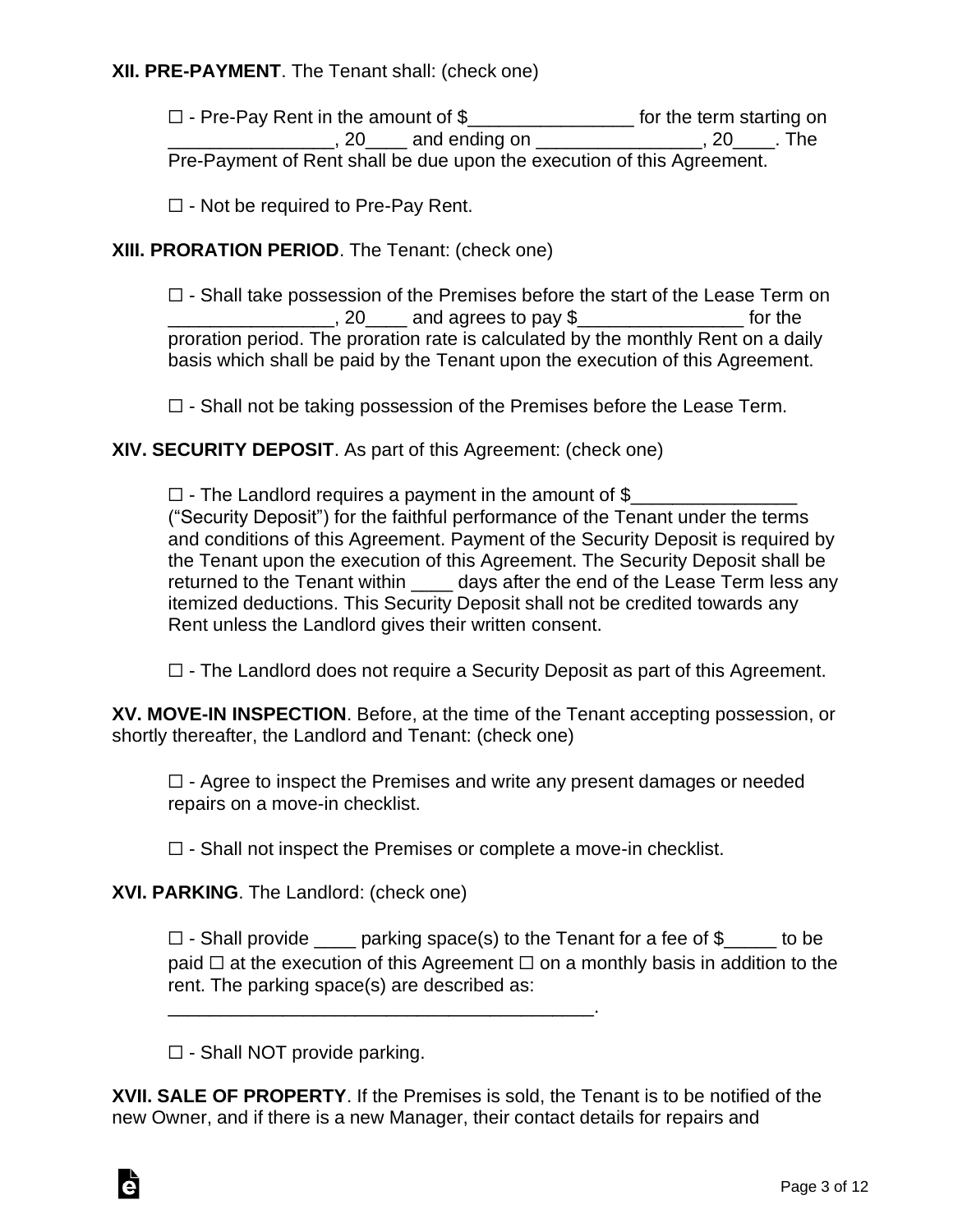maintenance shall be forwarded. If the Premises is conveyed to another party, the new owner: (check one)

 $\Box$  - Has the right to terminate this Agreement by providing days' notice to the Tenant.

 $\Box$  - Does not have the right to terminate this Agreement.

**XVIII. UTILITIES**. The Landlord shall provide the following utilities and services to the Tenant: \_\_\_\_\_\_\_\_\_\_\_\_\_\_\_\_\_\_\_\_\_\_\_\_\_\_\_\_\_\_\_\_\_\_\_\_\_\_\_\_\_\_\_\_\_\_\_\_\_\_\_\_\_\_\_\_\_\_\_\_\_\_\_

\_\_\_\_\_\_\_\_\_\_\_\_\_\_\_\_\_\_\_\_\_\_\_\_\_\_\_\_\_\_\_\_\_\_\_\_\_\_\_\_\_\_\_\_\_\_\_\_\_\_\_\_\_\_\_\_\_\_\_\_\_\_\_\_\_\_\_\_\_.

Any other utilities or services not mentioned will be the responsibility of the Tenant.

# **XIX. EARLY TERMINATION**. The Tenant: (check one)

 $\Box$  - Shall have the right to terminate this Agreement at any time by providing at least days' written notice to the Landlord along with an early termination fee of \$\_\_\_\_\_\_\_\_\_\_\_ (US Dollars). During the notice period for termination the Tenant will remain responsible for the payment of rent.

 $\Box$  - Shall not have the right to terminate this Agreement.

#### **XX. SMOKING POLICY**. Smoking on the Premises is: (check one)

☐ - Permitted ONLY in the following areas: \_\_\_\_\_\_\_\_\_\_\_\_\_\_\_\_\_\_\_\_\_\_\_\_\_\_\_\_\_.

☐ - Prohibited on the Premises and Common Areas.

#### **XXI. PETS**. The Tenant: (check one)

 $\Box$  - Shall have the right to have  $\Box$  pet(s) on the Premises consisting of \_\_\_\_\_\_\_\_\_\_\_\_\_\_\_\_\_\_\_\_\_\_\_\_\_\_\_\_\_\_\_\_\_\_\_\_\_\_\_\_\_\_\_\_\_\_\_\_\_\_ [Types of Pets Allowed] that are not to weigh over \_\_\_\_\_ pounds. For the right to have pet(s) on the Premises the Landlord shall charge a fee of  $\$\$  that is  $\Box$  nonrefundable  $\Box$  refundable unless there are damages related to the pet. The Tenant is responsible for all damage that any pet causes, regardless of ownership of said pet and agrees to restore the Premises to its original condition at their expense.

 $\Box$  - Shall not have the right to have pets on the Premises or in the common areas.

#### **XXII. WATERBEDS**. The Tenant: (check one)

Ġ

- $\Box$  Shall have the right to use a waterbed on the Premises.
- $\Box$  Shall not have the right to use a waterbed on the Premises.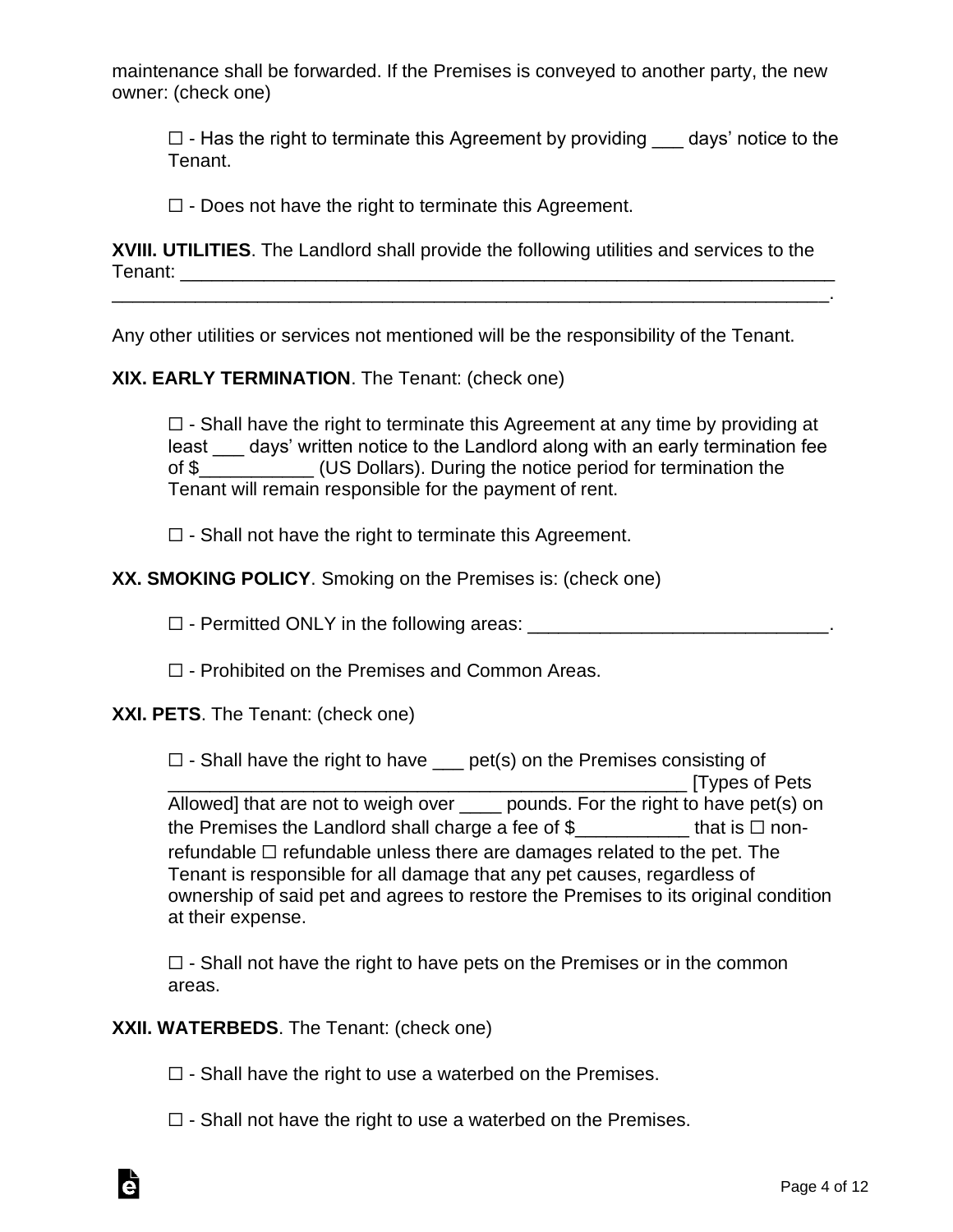**XXIII. NOTICES**. Any notice to be sent by the Landlord or the Tenant to each other shall use the following addresses:

| Landlord's / Agent's Address:                                                                                                                                                                                                                                                                                                                                                                                                                                                                                                                                                                                                                 |  |  |
|-----------------------------------------------------------------------------------------------------------------------------------------------------------------------------------------------------------------------------------------------------------------------------------------------------------------------------------------------------------------------------------------------------------------------------------------------------------------------------------------------------------------------------------------------------------------------------------------------------------------------------------------------|--|--|
| Tenant's Mailing Address: (check one)                                                                                                                                                                                                                                                                                                                                                                                                                                                                                                                                                                                                         |  |  |
| $\Box$ - The Premises.                                                                                                                                                                                                                                                                                                                                                                                                                                                                                                                                                                                                                        |  |  |
| $\Box$ - Other.                                                                                                                                                                                                                                                                                                                                                                                                                                                                                                                                                                                                                               |  |  |
| XXIV. AGENT/MANAGER. (check one)                                                                                                                                                                                                                                                                                                                                                                                                                                                                                                                                                                                                              |  |  |
| $\Box$ - The Landlord does have a manager on the Premises that can be contacted<br>for any maintenance or repair at:                                                                                                                                                                                                                                                                                                                                                                                                                                                                                                                          |  |  |
| Name: ___________________________                                                                                                                                                                                                                                                                                                                                                                                                                                                                                                                                                                                                             |  |  |
| Telephone (____) ______- _______ E-Mail                                                                                                                                                                                                                                                                                                                                                                                                                                                                                                                                                                                                       |  |  |
| $\Box$ - The Landlord does not have a manager on the Premises although the<br>Landlord can be contacted for any maintenance or repair at:                                                                                                                                                                                                                                                                                                                                                                                                                                                                                                     |  |  |
| Telephone (____) ______-________ E-Mail                                                                                                                                                                                                                                                                                                                                                                                                                                                                                                                                                                                                       |  |  |
| XXV. POSSESSION. Tenant has examined the condition of the Premises and by taking<br>possession acknowledges that they have accepted the Premises in good order and in<br>its current condition except as herein otherwise stated. Failure of the Landlord to deliver<br>possession of the Premises at the start of the Lease Term to the Tenant shall terminate<br>this Agreement at the option of the Tenant. Furthermore, under such failure to deliver<br>possession by the Landlord, and if the Tenant cancels this Agreement, the Security<br>Deposit (if any) shall be returned to the Tenant along with any other pre-paid rent, fees, |  |  |

this Agreement. **XXVI. ACCESS**. Upon the beginning of the Proration Period or the start of the Lease Term, whichever is earlier, the Landlord agrees to give access to the Tenant in the form of keys, fobs, cards, or any type of keyless security entry as needed to enter the common areas and the Premises. Duplicate copies of the access provided may only be authorized under the consent of the Landlord and, if any replacements are needed, the Landlord may provide them for a fee. At the end of this Agreement all access provided to the Tenant shall be returned to the Landlord or a fee will be charged to the Tenant or the fee will be subtracted from the Security Deposit.

Ġ

including if the Tenant paid a fee during the application process before the execution of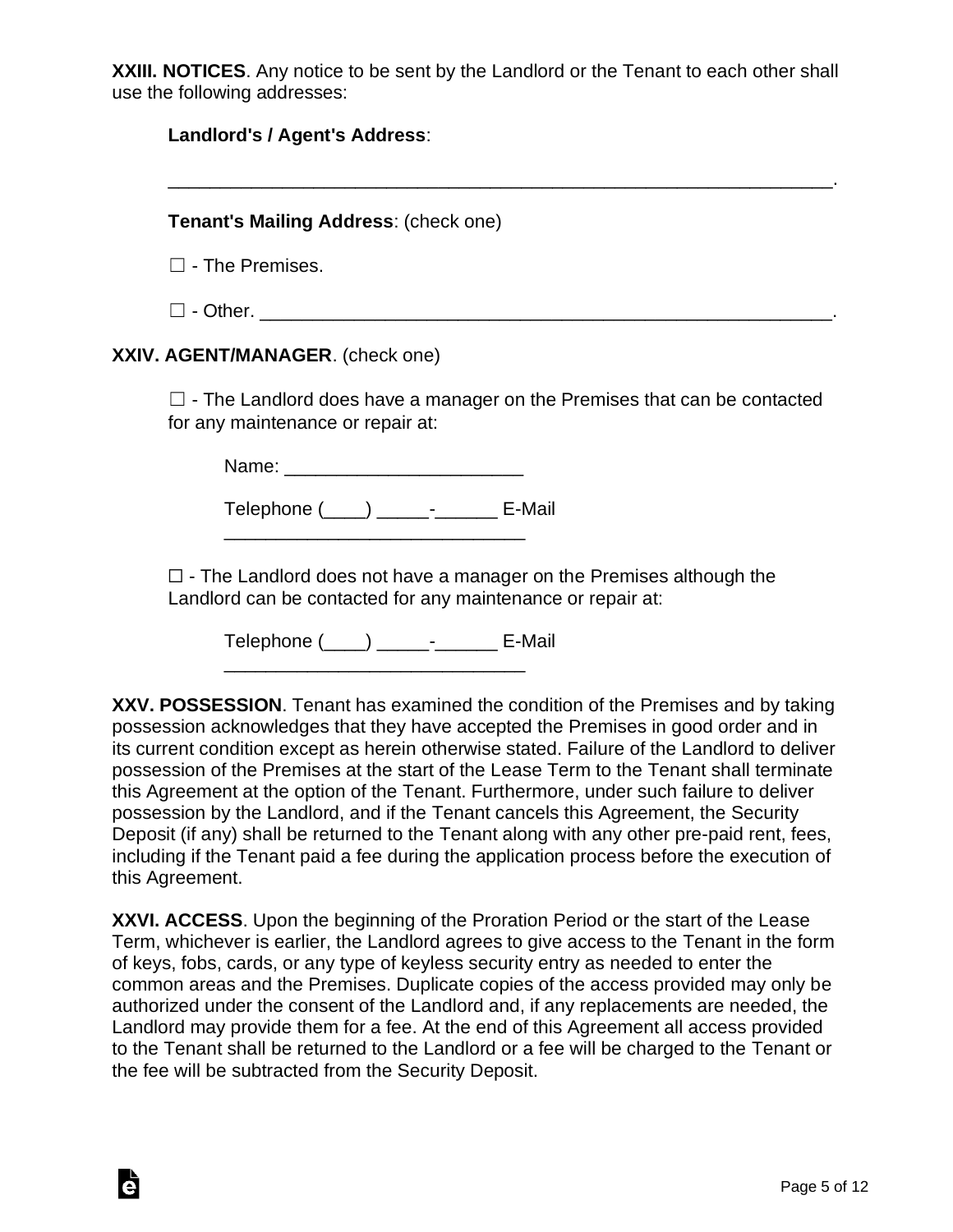**XXVII. SUBLETTING**. The Tenant shall not be able to sublet the Premises without the written consent from the Landlord. The consent by the Landlord to one subtenant shall not be deemed to be consent to any subsequent subtenant.

**XXVIII. ABANDONMENT**. If the Tenant vacates or abandons the Premises for a timeperiod that is the minimum set by State law or seven (7) days, whichever is less, the Landlord shall have the right to terminate this Agreement immediately and remove all belongings including any personal property off of the Premises. If the Tenant vacates or abandons the Premises, the Landlord shall immediately have the right to terminate this Agreement.

**XXIX. ASSIGNMENT**. Tenant shall not assign this Lease without the prior written consent of the Landlord. The consent by the Landlord to one assignment shall not be deemed to be consent to any subsequent assignment.

**XXX. RIGHT OF ENTRY**. The Landlord shall have the right to enter the Premises during normal working hours by providing at least twenty-four (24) hours notice in order for inspection, make necessary repairs, alterations or improvements, to supply services as agreed or for any reasonable purpose. The Landlord may exhibit the Premises to prospective purchasers, mortgagees, or lessees upon reasonable notice.

**XXXI. MAINTENANCE, REPAIRS, OR ALTERATIONS**. The Tenant shall, at their own expense and at all times, maintain premises in a clean and sanitary manner, and shall surrender the same at termination hereof, in as good condition as received, normal wear and tear excepted. The Tenant may not make any alterations to the leased premises without the consent in writing of the Landlord. The Landlord shall be responsible for repairs to the interior and exterior of the building. If the Premises includes a washer, dryer, freezer, dehumidifier unit and/or air conditioning unit, the Landlord makes no warranty as to the repair or replacement of units if one or all shall fail to operate. The Landlord will place fresh batteries in all battery-operated smoke detectors when the Tenant moves into the premises. After the initial placement of the fresh batteries it is the responsibility of the Tenant to replace batteries when needed. A monthly "cursory" inspection may be required for all fire extinguishers to make sure they are fully charged.

**XXXII. NOISE/WASTE**. The Tenant agrees not to commit waste on the premises, maintain, or permit to be maintained, a nuisance thereon, or use, or permit the premises to be used, in an unlawful manner. The Tenant further agrees to abide by any and all local, county, and State noise ordinances.

**XXXIII. GUESTS**. There shall be no other persons living on the Premises other than the Tenant and any Occupant(s). Guests of the Tenant are allowed for periods not lasting for more than 48 hours unless otherwise approved by the Landlord in writing.

**XXXIV. COMPLIANCE WITH LAW**. The Tenant agrees that during the term of the Agreement, to promptly comply with any present and future laws, ordinances, orders, rules, regulations, and requirements of the Federal, State, County, City, and Municipal government or any of their departments, bureaus, boards, commissions and officials thereof with respect to the premises, or the use or occupancy thereof, whether said compliance shall be ordered or directed to or against the Tenant, the Landlord, or both.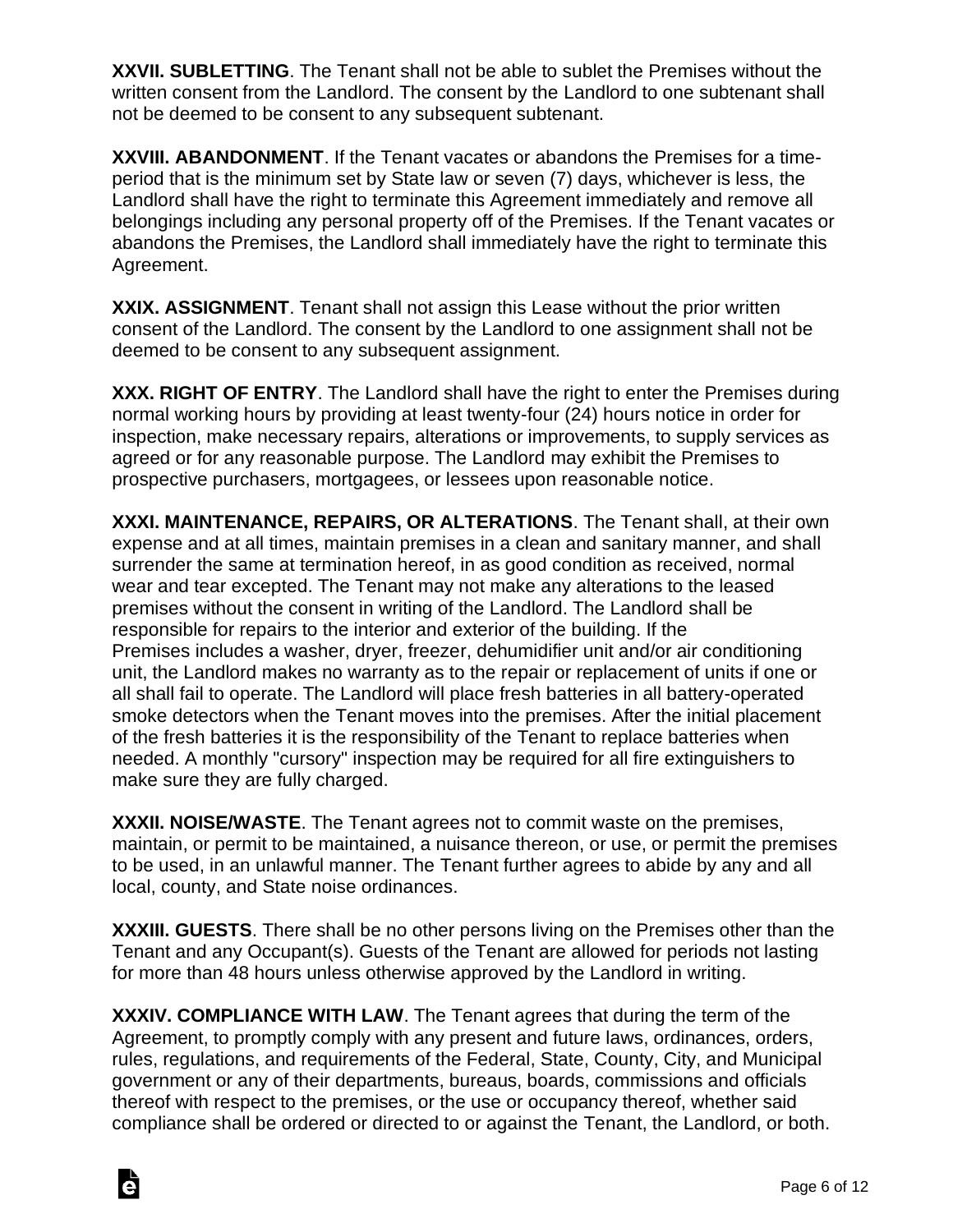**XXXV. DEFAULT**. If the Tenant fails to comply with any of the financial or material provisions of this Agreement, or of any present rules and regulations or any that may be hereafter prescribed by the Landlord, or materially fails to comply with any duties imposed on the Tenant by statute or State laws, within the time period after delivery of written notice by the Landlord specifying the non-compliance and indicating the intention of the Landlord to terminate the Agreement by reason thereof, the Landlord may terminate this Agreement. If the Tenant fails to pay rent when due and the default continues for the time-period specified in the written notice thereafter, the Landlord may, at their option, declare the entire balance (compiling all months applicable to this Agreement) of rent payable hereunder to be immediately due and payable and may exercise any and all rights and remedies available to the Landlord at law or in equity and may immediately terminate this Agreement.

The Tenant will be in default if: (a) Tenant does not pay rent or other amounts that are owed; (b) Tenant, their guests, or the Occupant(s) violate this Agreement, rules, or fire, safety, health, or criminal laws, regardless of whether arrest or conviction occurs; (c) Tenant abandons the Premises; (d) Tenant gives incorrect or false information in the rental application; (e) Tenant, or any Occupant(s) is arrested, convicted, or given deferred adjudication for a criminal offense involving actual or potential physical harm to a person, or involving possession, manufacture, or delivery of a controlled substance, marijuana, or drug paraphernalia under state statute; (f) any illegal drugs or paraphernalia are found in the Premises or on the person of the Tenant, guests, or Occupant(s) while on the Premises and/or; (g) as otherwise allowed by law.

**XXXVI. MULTIPLE TENANT OR OCCUPANT(S)**. Each individual that is considered a Tenant is jointly and individually liable for all of this Agreement's obligations, including but not limited to rent monies. If any Tenant, guest, or Occupant(s) violates this Agreement, the Tenant is considered to have violated this Agreement. Landlord's requests and notices to the Tenant or any of the Occupant(s) of legal age constitutes notice to the Tenant. Notices and requests from the Tenant or any one of the Occupant(s) (including repair requests and entry permissions) constitutes notice from the Tenant. In eviction suits, the Tenant is considered the agent of the Premise for the service of process.

**XXXVII. DISPUTES**. If a dispute arises during or after the term of this Agreement between the Landlord and Tenant, they shall agree to hold negotiations amongst themselves, in "good faith", before any litigation.

**XXXVIII. SEVERABILITY**. If any provision of this Agreement or the application thereof shall, for any reason and to any extent, be invalid or unenforceable, neither the remainder of this Agreement nor the application of the provision to other persons, entities or circumstances shall be affected thereby, but instead shall be enforced to the maximum extent permitted by law.

**XXXIX. SURRENDER OF PREMISES**. The Tenant has surrendered the Premises when (a) the move-out date has passed and no one is living in the Premise within the Landlord's reasonable judgment; or (b) Access to the Premise have been turned in to Landlord – whichever comes first. Upon the expiration of the term hereof, the Tenant shall surrender the Premise in better or equal condition as it were at the commencement of this Agreement, reasonable use, wear and tear thereof, and damages by the elements excepted.

Ġ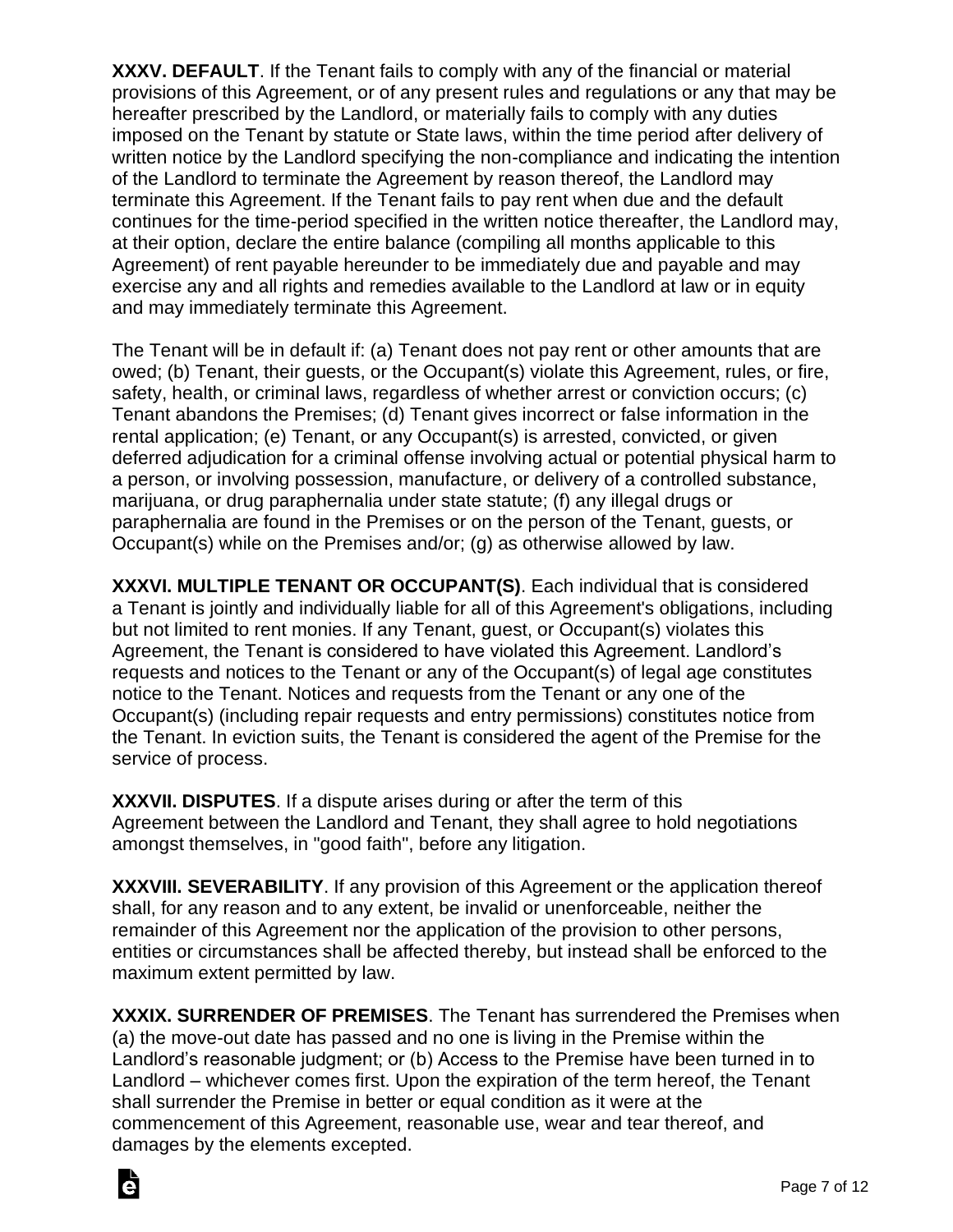**XL. RETALIATION**. The Landlord is prohibited from making any type of retaliatory acts against the Tenant including but not limited to restricting access to the Premises, decreasing or cancelling services or utilities, failure to repair appliances or fixtures, or any other type of act that could be considered unjustified.

**XLI. WAIVER**. A Waiver by the Landlord for a breach of any covenant or duty by the Tenant, under this Agreement is not a waiver for a breach of any other covenant or duty by the Tenant, or of any subsequent breach of the same covenant or duty. No provision of this Agreement shall be considered waived unless such a waiver shall be expressed in writing as a formal amendment to this Agreement and executed by the Tenant and Landlord.

**XLII. EQUAL HOUSING**. If the Tenant possesses any mental or physical impairment, the Landlord shall provide reasonable modifications to the Premises unless the modifications would be too difficult or expensive for the Landlord to provide. Any impairment(s) of the Tenant are encouraged to be provided and presented to the Landlord in writing in order to seek the most appropriate route for providing the modifications to the Premises.

**XLIII. HAZARDOUS MATERIALS**. The Tenant agrees to not possess any type of personal property that could be considered a fire hazard such as a substance having flammable or explosive characteristics on the Premises. Items that are prohibited to be brought into the Premises, other than for everyday cooking or the need of an appliance, includes but is not limited to gas (compressed), gasoline, fuel, propane, kerosene, motor oil, fireworks, or any other related content in the form of a liquid, solid, or gas.

**XLIV. INDEMNIFICATION**. The Landlord shall not be liable for any damage or injury to the Tenant, or any other person, or to any property, occurring on the Premises, or any part thereof, or in common areas thereof, and the Tenant agrees to hold the Landlord harmless from any claims or damages unless caused solely by the Landlord's negligence. It is recommended that renter's insurance be purchased at the Tenant's expense.

**XLV. COVENANTS**. The covenants and conditions herein contained shall apply to and bind the heirs, legal representatives, and assigns of the parties hereto, and all covenants are to be construed as conditions of this Agreement.

**XLVI. PREMISES DEEMED UNINHABITABLE**. If the Premises is deemed uninhabitable due to damage beyond reasonable repair the Tenant will be able to terminate this Agreement by written notice to the Landlord. If said damage was due to the negligence of the Tenant, the Tenant shall be liable to the Landlord for all repairs and for the loss of income due to restoring the Premises back to a livable condition in addition to any other losses that can be proved by the Landlord.

**XLVII. CARBON MONOXIDE DETECTORS**. The Landlord has furnished carbon detectors throughout the Premises in accordance with State law. The Tenant acknowledges the said carbon monoxide detectors with their signature below in this Agreement.

Ġ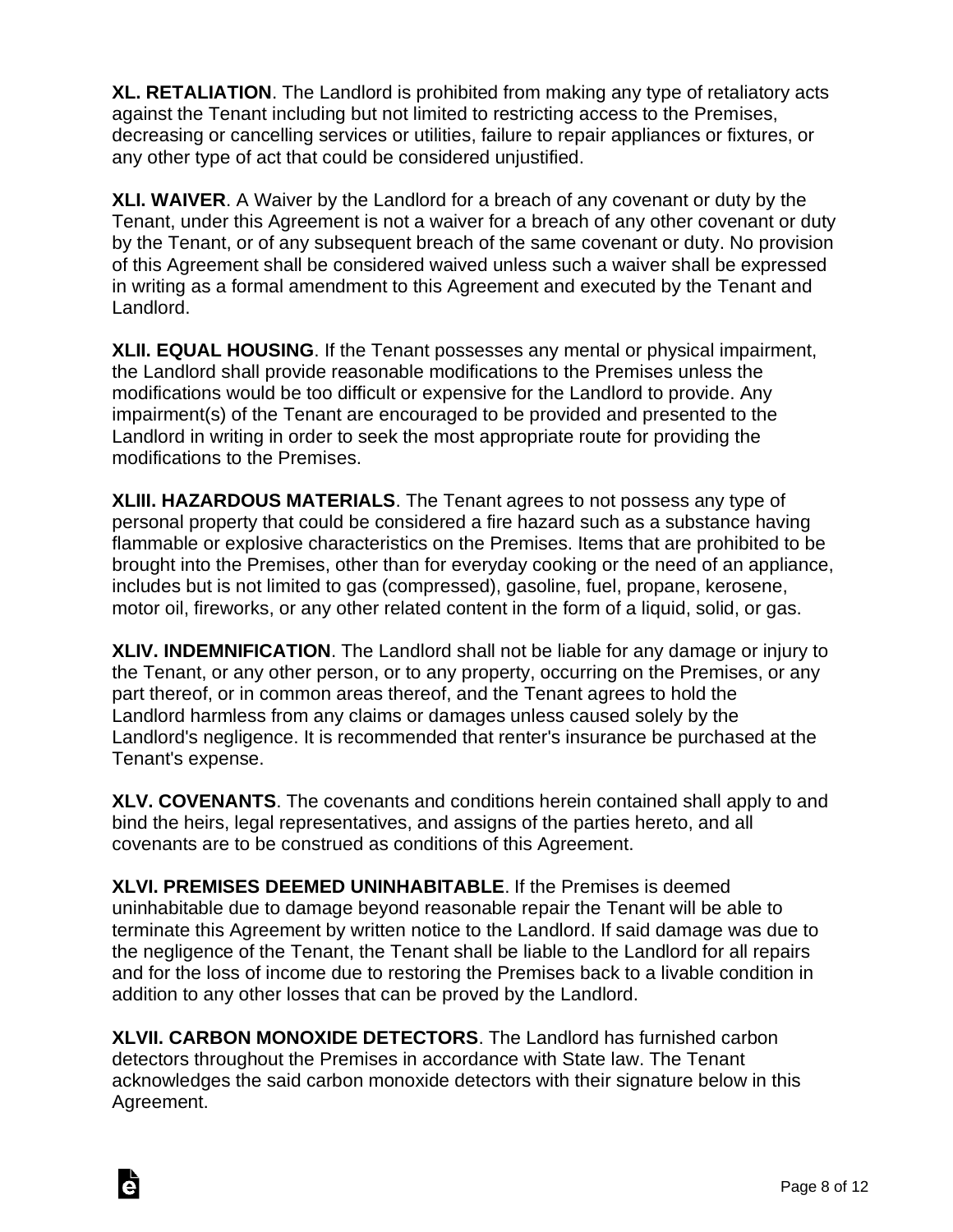**XLVIII. RADON TESTING**. If the Landlord has conducted any testing for radon, any and all reports shall be provided to the Tenant. In addition, the Landlord shall give to the Tenant a mandatory Radon Warning Statement and the IEMA approved Radon Disclosure Pamphlet. The Tenant acknowledges the said radon disclosures with their signature below in this Agreement.

**XLIX. SMOKE DETECTORS**. It shall be the responsibility of the Landlord of a structure to supply and install all required detectors. The Landlord shall be responsible for making reasonable efforts to test and maintain detectors in common stairwells and hallways. It shall be the responsibility of a Tenant to test and to provide general maintenance for the detectors within the Tenant's dwelling unit or rooming unit, and to notify the Landlord or the authorized agent of the Landlord, in writing, of any deficiencies which the Tenant cannot correct. The Landlord shall be responsible for providing one Tenant per dwelling unit with written information regarding detector testing and maintenance. The Tenant shall be responsible for replacement of any required batteries in the smoke detectors in the Tenant's dwelling unit, except that the Landlord shall ensure that such batteries are in operating condition at the time the Tenant takes possession of the dwelling unit. The Tenant shall provide the Landlord or the authorized agent of the Landlord with access to the dwelling unit to correct any deficiencies in the smoke detector which have been reported in writing to the Landlord or the authorized agent of the Landlord.

# **L. LEAD PAINT**. (check one)

 $\Box$  - The Premises was built prior to 1978 and there is an attachment titled the 'Lead-Based Paint Disclosure' that must be initialed and signed by the Landlord and Tenant.

 $\Box$  - The Premises was not built prior to 1978.

**LI. GOVERNING LAW**. This Agreement is to be governed under the laws located in the State of Illinois.

\_\_\_\_\_\_\_\_\_\_\_\_\_\_\_\_\_\_\_\_\_\_\_\_\_\_\_\_\_\_\_\_\_\_\_\_\_\_\_\_\_\_\_\_\_\_\_\_\_\_\_\_\_\_\_\_\_\_\_\_\_\_\_\_\_\_\_\_\_\_ \_\_\_\_\_\_\_\_\_\_\_\_\_\_\_\_\_\_\_\_\_\_\_\_\_\_\_\_\_\_\_\_\_\_\_\_\_\_\_\_\_\_\_\_\_\_\_\_\_\_\_\_\_\_\_\_\_\_\_\_\_\_\_\_\_\_\_\_\_\_

# LII. ADDITIONAL TERMS AND CONDITIONS.

**LIII. ENTIRE AGREEMENT**. This Agreement contains all the terms agreed to by the parties relating to its subject matter including any attachments or addendums. This Agreement replaces all previous discussions, understandings, and oral agreements. The Landlord and Tenant agree to the terms and conditions and shall be bound until the end of the Lease Term.

|                                             | Date: ______________ |
|---------------------------------------------|----------------------|
| Print Name: _____________________           |                      |
|                                             | Date: _____________  |
| Print Name: <u>________________________</u> |                      |

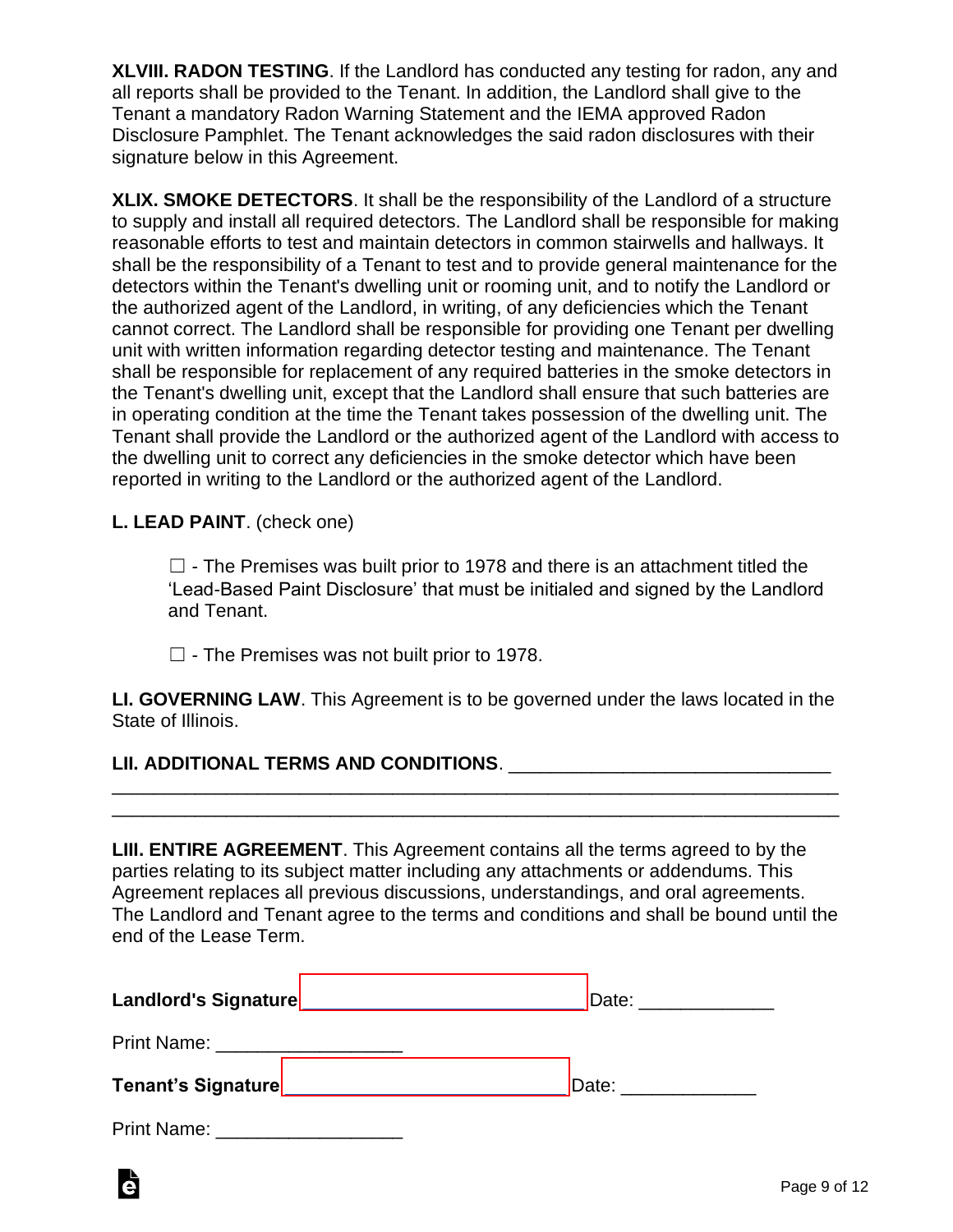|                                   | Date: _______________ |
|-----------------------------------|-----------------------|
| Print Name: _____________________ |                       |
|                                   |                       |
|                                   | Date: ______________  |

è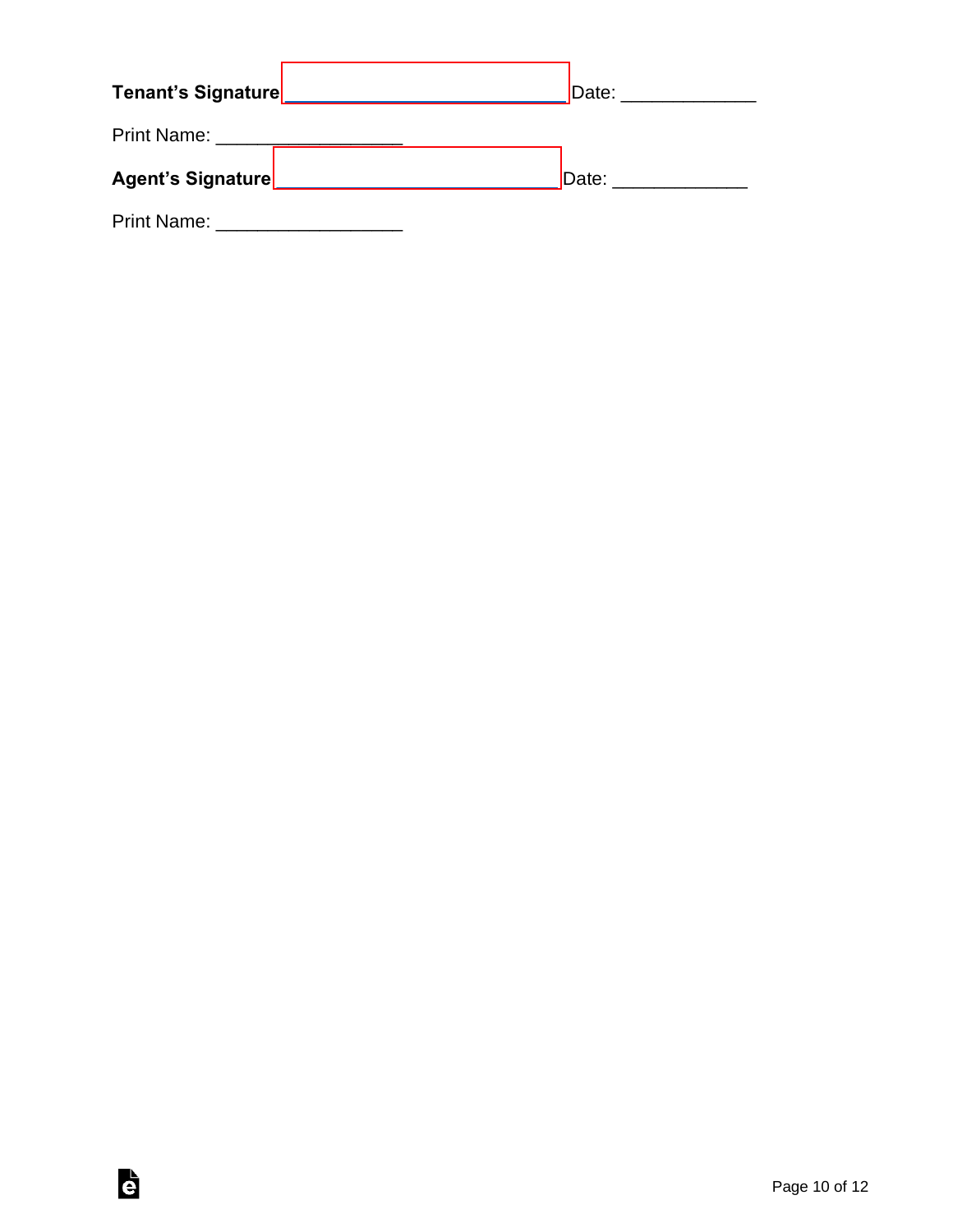# **AMOUNT (\$) DUE AT SIGNING**

Security Deposit: \$\_\_\_\_\_\_\_\_\_\_\_\_\_\_

First (1st) Month's Rent: \$\_\_\_\_\_\_\_\_\_\_\_\_\_

Parking Fee: \$\_\_\_\_\_\_\_\_\_\_\_\_\_\_

Pet Fee(s): \$\_\_\_\_\_\_\_\_\_\_\_\_\_\_

Pre-Payment of Rent: \$\_\_\_\_\_\_\_\_\_\_\_\_\_\_

Proration Amount: \$

**Total Amount**: \$\_\_\_\_\_\_\_\_\_\_\_\_

è